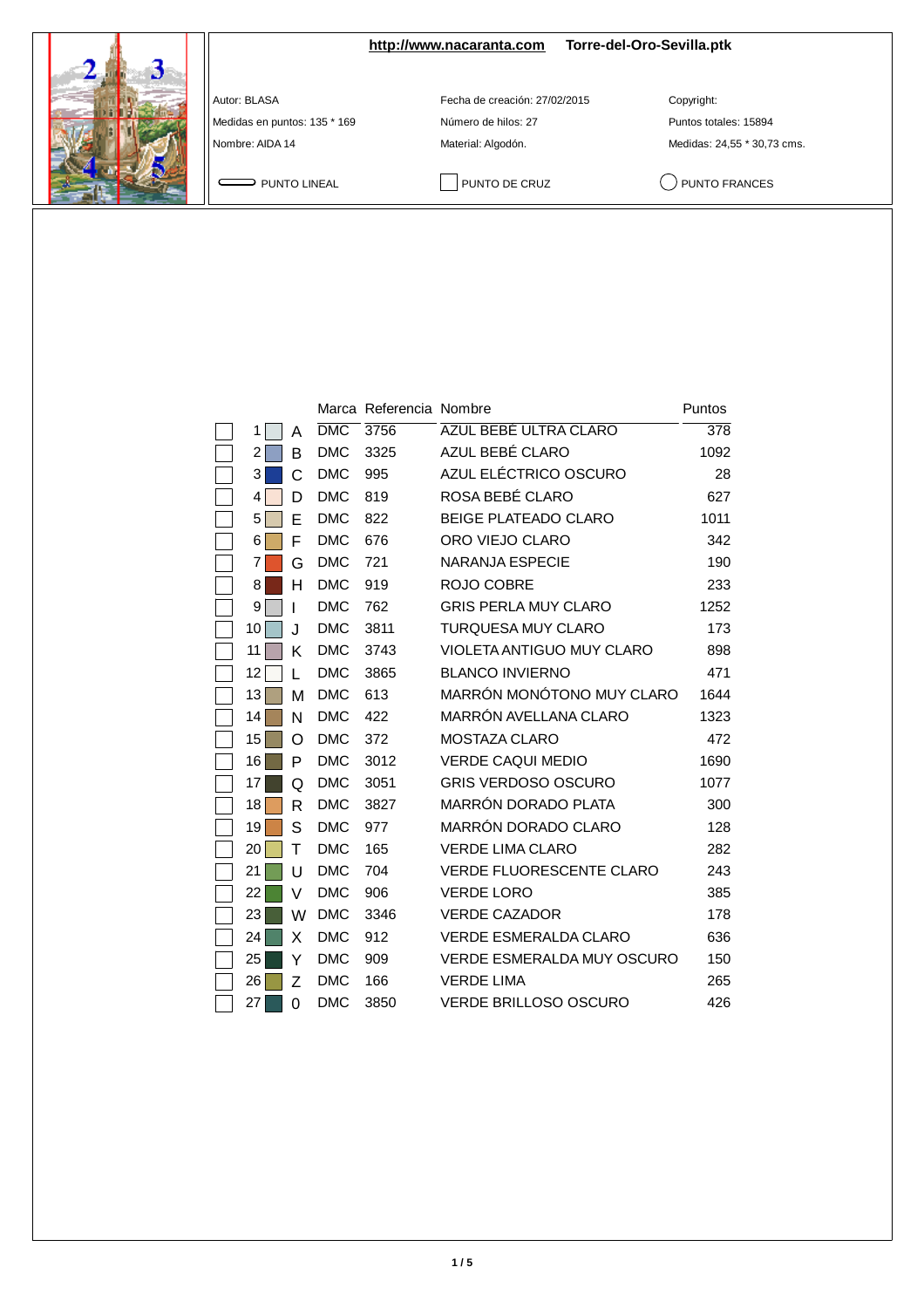|          |              |             |              |                       |                                 |   |                   |        |                       | 10                 |                                                                                                                                                                                      |     |                                |                          |              |              | 20   |  |                                               |                    |                        |            |                | 30 |              |   |              |                 |    |              |                     | 40 |   |       |                |              |              |   |                        | 50 |     |         |              |           |          |              |                  |          | 60      |                           |    |                                         |                                                                                                        |                        |                                                                                                                                          |              |
|----------|--------------|-------------|--------------|-----------------------|---------------------------------|---|-------------------|--------|-----------------------|--------------------|--------------------------------------------------------------------------------------------------------------------------------------------------------------------------------------|-----|--------------------------------|--------------------------|--------------|--------------|------|--|-----------------------------------------------|--------------------|------------------------|------------|----------------|----|--------------|---|--------------|-----------------|----|--------------|---------------------|----|---|-------|----------------|--------------|--------------|---|------------------------|----|-----|---------|--------------|-----------|----------|--------------|------------------|----------|---------|---------------------------|----|-----------------------------------------|--------------------------------------------------------------------------------------------------------|------------------------|------------------------------------------------------------------------------------------------------------------------------------------|--------------|
| $\Omega$ |              |             |              |                       |                                 |   |                   |        |                       |                    |                                                                                                                                                                                      |     |                                |                          |              |              |      |  |                                               |                    |                        |            |                |    |              |   |              |                 |    |              |                     |    |   |       |                |              |              |   |                        |    |     |         |              |           |          |              |                  |          |         |                           |    |                                         |                                                                                                        | Е<br>E                 |                                                                                                                                          |              |
|          |              |             |              |                       |                                 |   |                   |        |                       |                    |                                                                                                                                                                                      |     |                                |                          |              |              |      |  |                                               |                    |                        |            |                |    |              |   |              |                 |    |              |                     |    |   |       |                |              |              |   |                        |    |     |         |              |           |          |              |                  |          |         |                           |    |                                         |                                                                                                        | Е<br>E                 |                                                                                                                                          |              |
|          |              |             |              |                       |                                 |   |                   |        |                       |                    |                                                                                                                                                                                      |     |                                |                          |              |              |      |  |                                               |                    |                        |            |                |    |              |   |              |                 |    |              |                     |    |   |       |                |              |              |   |                        |    |     |         |              |           |          |              |                  |          |         |                           |    |                                         |                                                                                                        | M<br>E                 |                                                                                                                                          |              |
|          |              |             |              |                       |                                 |   |                   |        |                       |                    |                                                                                                                                                                                      |     |                                |                          |              |              |      |  |                                               |                    |                        |            |                |    |              |   |              |                 |    |              |                     |    |   |       |                |              |              |   |                        |    |     |         |              |           |          |              |                  |          |         |                           |    |                                         |                                                                                                        | M<br>M                 |                                                                                                                                          |              |
|          |              |             |              |                       |                                 |   |                   |        |                       |                    |                                                                                                                                                                                      |     |                                |                          |              |              |      |  |                                               |                    |                        |            |                |    |              |   |              |                 |    |              |                     |    |   |       |                |              |              |   |                        |    |     |         |              |           |          |              |                  |          |         |                           |    |                                         |                                                                                                        | M<br>M                 |                                                                                                                                          |              |
| 10       |              |             |              |                       |                                 |   |                   |        |                       |                    |                                                                                                                                                                                      |     |                                |                          |              |              |      |  |                                               |                    |                        |            |                |    |              |   |              |                 |    |              |                     |    |   |       |                |              |              |   |                        |    |     |         |              |           |          |              |                  |          |         |                           |    |                                         | $D$ $M$ $N$ $D$ $D$<br><b>DDMMDM</b>                                                                   |                        |                                                                                                                                          |              |
|          |              |             |              |                       |                                 |   |                   |        |                       |                    |                                                                                                                                                                                      |     |                                |                          |              |              |      |  |                                               |                    |                        |            |                |    |              |   |              |                 |    |              |                     |    |   |       |                |              |              |   |                        |    |     |         |              |           |          |              |                  |          |         |                           |    |                                         | $D$ D M M D M D                                                                                        |                        |                                                                                                                                          |              |
|          |              |             |              |                       |                                 |   |                   |        |                       |                    |                                                                                                                                                                                      |     |                                |                          |              |              |      |  |                                               |                    |                        |            |                |    |              |   |              |                 |    |              |                     |    |   |       |                |              |              |   |                        |    |     |         |              |           |          |              |                  |          |         |                           |    |                                         | <b>MDMDDMD</b><br>MDNDDNMD                                                                             |                        |                                                                                                                                          |              |
|          |              |             |              |                       |                                 |   |                   |        |                       |                    |                                                                                                                                                                                      |     |                                |                          |              |              |      |  |                                               |                    |                        |            |                |    |              |   |              |                 |    |              |                     |    |   |       |                |              |              |   |                        |    |     |         |              |           |          |              |                  |          |         |                           |    |                                         | N N N D N N M N <br>MMMDDMDD                                                                           |                        |                                                                                                                                          |              |
|          |              |             |              |                       |                                 |   |                   |        |                       |                    |                                                                                                                                                                                      |     |                                |                          |              |              |      |  |                                               |                    |                        |            |                |    |              |   |              |                 |    |              |                     |    |   |       |                |              |              |   |                        |    |     |         |              |           |          |              |                  |          |         |                           |    |                                         | $D$ N $M$ D $M$ M $D$ M<br>NMMDPMDP                                                                    |                        |                                                                                                                                          |              |
| 20       |              |             |              |                       |                                 |   |                   |        |                       |                    |                                                                                                                                                                                      |     |                                |                          |              |              |      |  |                                               |                    |                        |            |                |    |              |   |              |                 |    |              |                     |    |   |       |                |              |              |   |                        |    |     |         |              |           |          |              |                  |          |         |                           |    | <b>MPMD</b>                             | NPMDPMDP                                                                                               | $M$ D                  |                                                                                                                                          |              |
|          |              |             |              |                       |                                 |   |                   |        |                       |                    |                                                                                                                                                                                      |     |                                |                          |              |              |      |  |                                               |                    |                        |            |                |    |              |   |              |                 |    |              |                     |    |   |       |                |              |              |   |                        |    |     |         |              |           |          |              |                  |          |         | M<br>M                    |    | <b>MD</b><br>MD                         |                                                                                                        | <b>MD</b><br><b>MD</b> |                                                                                                                                          |              |
|          |              |             |              |                       |                                 |   |                   |        |                       |                    |                                                                                                                                                                                      |     |                                |                          |              |              |      |  |                                               |                    |                        |            |                |    |              |   |              |                 |    |              |                     |    |   |       |                |              |              |   |                        |    |     |         |              |           |          |              |                  |          |         | N<br>N                    |    | $M$ D                                   | $M$ $D$ $D$ $M$ $D$ $D$                                                                                | <b>MD</b>              |                                                                                                                                          |              |
|          |              |             |              |                       |                                 |   |                   |        |                       |                    |                                                                                                                                                                                      |     |                                |                          |              |              |      |  |                                               |                    |                        |            |                |    |              |   |              |                 |    |              |                     |    |   |       |                |              |              |   |                        |    |     |         |              |           |          |              |                  |          | N N     | N                         |    |                                         | <b>MMDMMD</b><br>MDDMDD                                                                                |                        |                                                                                                                                          |              |
|          |              |             |              |                       |                                 |   |                   |        |                       |                    |                                                                                                                                                                                      |     |                                |                          |              |              |      |  |                                               |                    |                        |            |                |    |              |   |              |                 |    |              |                     |    |   |       |                |              |              |   |                        |    |     |         |              |           |          |              |                  |          |         |                           |    |                                         | NNMNMNDN<br>$N \left  N \right  N \left  N \right  N \left  N \right  N$                               |                        |                                                                                                                                          |              |
| 30       |              |             |              |                       |                                 |   |                   |        |                       |                    |                                                                                                                                                                                      |     |                                |                          |              |              |      |  |                                               |                    |                        |            |                |    |              |   |              |                 |    |              |                     |    |   |       |                |              |              |   |                        |    |     |         |              |           |          |              |                  |          |         |                           |    |                                         | $N$ $N$ $N$ $N$ $N$ $N$ $N$ $N$ $N$ $M$ $M$ $M$                                                        |                        |                                                                                                                                          |              |
|          |              |             |              |                       |                                 |   |                   |        |                       |                    |                                                                                                                                                                                      |     |                                |                          |              |              |      |  |                                               |                    |                        |            |                |    |              |   |              |                 |    |              |                     |    |   |       |                |              |              |   |                        |    |     |         |              |           |          |              |                  |          |         |                           |    |                                         | NNNNNNMMNMMEME<br>$N \mid N \mid N \mid N \mid M \mid M \mid N \mid M \mid M \mid E \mid E \mid E$     |                        |                                                                                                                                          |              |
|          |              |             |              |                       |                                 |   |                   |        |                       |                    |                                                                                                                                                                                      |     |                                |                          |              |              |      |  |                                               |                    |                        |            |                |    | -1           |   | $\mathbf{L}$ |                 | H. | п            |                     |    |   |       |                |              |              |   |                        |    |     |         |              |           |          |              |                  |          |         |                           |    |                                         | $N$ $M$ $N$ $N$ $M$ $M$ $M$ $N$ $N$ $N$ $N$ $N$<br>$N$ $M$ $N$ $N$ $N$ $N$ $M$ $M$ $N$ $M$ $M$ $M$ $E$ |                        |                                                                                                                                          |              |
|          |              |             |              |                       |                                 |   |                   |        |                       |                    |                                                                                                                                                                                      |     |                                |                          |              |              |      |  |                                               | T.                 | $\mathbf{L}$           | п          | $\blacksquare$ |    |              |   |              |                 |    |              |                     |    |   |       |                |              |              |   |                        |    |     |         |              |           |          |              |                  |          |         |                           |    |                                         | $N$ $M$ $N$ $N$ $M$ $M$ $M$ $N$ $N$ $N$ $M$ $M$ $M$<br>$N$  N M N M N N N N N N N N                    |                        |                                                                                                                                          |              |
|          |              |             |              |                       |                                 |   |                   |        |                       |                    |                                                                                                                                                                                      |     |                                |                          |              |              | L.   |  | п                                             | H                  |                        |            |                |    |              |   |              |                 |    |              |                     |    |   |       |                |              |              |   |                        |    |     |         |              |           |          |              |                  |          |         |                           |    |                                         | $N \mid N \mid N \mid N \mid M \mid M \mid N \mid N \mid E \mid E \mid P \mid E$                       |                        |                                                                                                                                          |              |
|          |              |             |              |                       |                                 |   |                   |        |                       |                    |                                                                                                                                                                                      |     |                                |                          |              |              |      |  |                                               |                    |                        |            |                |    |              |   |              |                 |    |              |                     |    |   |       |                |              |              |   |                        |    |     |         |              |           |          |              |                  |          |         |                           |    | $N$ $N$ $M$ $M$ $M$ $P$ $M$ $N$ $M$ $E$ | NEMMMQEPMMP                                                                                            | PQP                    | QP                                                                                                                                       |              |
| 40       |              |             |              |                       |                                 |   |                   |        |                       |                    |                                                                                                                                                                                      |     |                                |                          |              |              |      |  |                                               |                    |                        |            |                |    |              |   |              |                 |    | п            |                     |    |   |       | $\mathbf{I}$   | $\mathbf{L}$ | $\mathbf{I}$ |   |                        |    |     |         |              |           |          | N Q          | NQE<br>E         | P.       | $P$ M Q |                           | E. | <b>MQEPMM</b>                           |                                                                                                        |                        | $Q$ $P$<br>$Q$ $P$                                                                                                                       |              |
|          |              |             |              |                       |                                 |   |                   |        |                       |                    |                                                                                                                                                                                      |     |                                |                          |              |              |      |  |                                               |                    |                        |            |                |    |              |   |              |                 |    |              |                     |    |   |       | $\mathbf{L}$   | I.           | т.           |   |                        |    |     |         | Ι.           |           |          | N Q I<br>N Q | E<br>E           | P        |         | MQE                       |    |                                         | <b>PMQEPNMP</b>                                                                                        |                        | $Q$ $P$                                                                                                                                  |              |
|          |              |             |              |                       |                                 |   |                   |        |                       |                    |                                                                                                                                                                                      |     |                                |                          |              |              |      |  |                                               | T.<br>$\mathbf{I}$ |                        |            |                |    | $\mathbf{I}$ |   |              |                 |    |              |                     |    |   |       |                |              |              |   | $\mathbf{L}$           |    | 111 | 1 1     |              | Q         |          | NIE          | $N$ $N$ $N$      | P.<br>P. |         | <b>MMM</b><br><b>NINM</b> |    |                                         | N M N N N                                                                                              |                        |                                                                                                                                          |              |
|          |              |             |              |                       |                                 |   |                   |        |                       |                    |                                                                                                                                                                                      |     |                                |                          |              |              |      |  |                                               | п                  |                        |            |                |    |              |   | $\Box$       | $\mathbf{I}$    |    | $\mathbf{I}$ |                     |    |   |       |                |              |              | п | $\mathbf{L}$<br>$\Box$ |    |     | L       | $\mathbf{I}$ | Q<br>Q    |          |              | $I$ NN           |          | N       | <b>NNN</b>                |    |                                         |                                                                                                        |                        |                                                                                                                                          |              |
|          |              |             |              |                       |                                 |   |                   |        |                       |                    |                                                                                                                                                                                      |     |                                |                          |              |              |      |  |                                               |                    |                        |            |                |    |              |   | $\mathbf{L}$ |                 | т. | L            |                     |    |   |       | $\mathbf{I}$   |              |              |   |                        |    |     | $Q$ $Q$ |              | Q         | $\Omega$ |              | <b>TQQQNNN</b>   | P        | P       | $N$ $N$                   |    |                                         |                                                                                                        |                        |                                                                                                                                          |              |
| 50       |              | 1 1         |              |                       |                                 |   | $\blacksquare$    |        |                       |                    |                                                                                                                                                                                      |     |                                | п.                       |              | $\mathbf{I}$ |      |  |                                               |                    |                        |            |                |    |              |   |              |                 |    |              |                     |    |   |       |                |              |              |   |                        |    |     |         |              | $Q Q Q P$ |          |              |                  |          | P.      |                           |    |                                         |                                                                                                        |                        |                                                                                                                                          |              |
|          |              | 1 1 1       |              | $ 1 1 1 $ $ 1 $ $ 1 $ |                                 |   |                   | $\Box$ |                       |                    | $\blacksquare$                                                                                                                                                                       |     |                                |                          |              |              |      |  |                                               |                    |                        |            |                |    |              |   |              |                 |    |              | $\Box$              |    | H |       | $\mathbf{L}$   |              |              |   | $\mathbf{L}$           |    |     |         |              |           |          |              | <b>IIIQPQNPP</b> | P.       |         | P                         |    |                                         |                                                                                                        |                        | II IIIII QQQQ <mark>NMMPMMPMMPMM</mark>                                                                                                  |              |
|          | $\mathbf{L}$ | т.          | $\mathbf{I}$ | т                     |                                 | Ш | л.                |        |                       |                    |                                                                                                                                                                                      |     |                                | п                        |              | $\mathbf{I}$ |      |  |                                               | п<br>$\mathbf{I}$  | $\mathbf{I}$<br>$\Box$ |            |                |    | $\mathbf{I}$ |   | 111          |                 |    | $\mathbf{I}$ | п                   |    |   |       | $\blacksquare$ | $\mathbf{I}$ | Ш<br>ш       |   |                        |    |     |         |              |           |          |              |                  |          |         |                           |    |                                         |                                                                                                        |                        |                                                                                                                                          |              |
|          |              |             |              |                       |                                 |   |                   |        | $\mathbf{L}$          | $\mathbf{I}$       | 11111                                                                                                                                                                                | 1 1 |                                | T.                       | $\mathbf{I}$ |              | Ш    |  | गामा                                          |                    |                        | TITITITITI |                |    |              | п |              |                 |    |              |                     |    | Ш |       | $\mathbf{L}$   | N.           |              |   |                        |    |     |         |              |           |          |              |                  |          |         |                           |    |                                         |                                                                                                        |                        | $ N N N N N N N N E N N E E N N E E E N E E $                                                                                            |              |
|          |              |             | п            |                       | 111                             |   | ШL<br>1 1 1 1     |        | $\mathbf{I}$          | п.<br>$\mathbf{I}$ | $\blacksquare$<br>11111                                                                                                                                                              |     | $\blacksquare$<br>$\mathbf{L}$ | $\blacksquare$<br>п<br>п | $\mathbf{I}$ |              | 111  |  |                                               | T.                 |                        | .          |                |    |              |   |              | K K K K K K K K |    |              |                     |    |   |       |                |              |              |   |                        |    |     |         |              |           |          |              |                  |          |         |                           |    |                                         | $N N N N N N E E E N N N M M M M M M E N N M M$                                                        |                        |                                                                                                                                          |              |
| 60       | п            | THEFT       | T.           | л.                    | $\vert \vert \vert \vert \vert$ |   |                   |        | 1   1   1   1   1   1 | $\mathbf{I}$       |                                                                                                                                                                                      |     |                                |                          |              |              |      |  | K K K K K K K K K K K K K                     |                    |                        |            |                |    |              |   |              |                 |    |              |                     |    |   |       |                |              |              |   |                        |    |     |         |              |           |          |              |                  |          |         |                           |    |                                         |                                                                                                        |                        | $N \mid N \mid N \mid E \mid N \mid E \mid M \mid M \mid M \mid M \mid N \mid N \mid M \mid M \mid M \mid M \mid N \mid N \mid M \mid M$ |              |
|          |              | $1$ $1$ $1$ |              |                       |                                 |   |                   |        |                       |                    | K K K K K                                                                                                                                                                            |     |                                | K K K K K                |              |              |      |  |                                               |                    |                        |            |                |    |              |   |              |                 |    |              |                     |    |   |       |                |              |              |   |                        |    |     |         |              |           |          |              |                  |          |         |                           |    |                                         |                                                                                                        |                        | KKKKKKKKKKKKKEENNNNNMMNNNNNMMMMMMMMM                                                                                                     |              |
|          |              | K K         |              |                       |                                 |   | K K K K K K       |        |                       |                    | K K K K K K K K                                                                                                                                                                      |     |                                |                          |              |              |      |  |                                               |                    |                        |            |                |    |              |   |              | K K K K K K K K |    |              |                     |    |   |       |                |              |              |   |                        |    |     |         |              |           |          |              |                  |          |         |                           |    |                                         |                                                                                                        |                        | KKKKKKKKKKKAEEEEENNNNPPNNNMPNPMPNMEM<br>$E E M M M N P P N P P M N M M M P M N P M E N$                                                  |              |
|          | K            |             |              |                       |                                 |   | KK                |        | $KKKKKKKKK$           |                    |                                                                                                                                                                                      |     |                                |                          |              |              | KKKK |  | K K K K K K K                                 |                    |                        |            |                |    |              |   |              |                 |    |              |                     |    |   |       |                |              |              |   |                        |    |     |         |              |           |          |              |                  |          |         |                           |    |                                         |                                                                                                        |                        | NNMNNNPPNPPMNMPMPMPMPMEN<br>KKKKKKKKKKKKKKKKKKKKKKAPNMMNPPNMNNMPMMMPMPMPMEN                                                              |              |
|          |              |             |              | K K K K               |                                 |   |                   |        |                       |                    |                                                                                                                                                                                      |     |                                |                          |              |              |      |  |                                               | K K K K K K K K K  |                        |            |                |    |              |   |              |                 |    |              |                     |    |   |       |                |              |              |   |                        |    |     |         |              |           |          |              |                  |          |         |                           |    |                                         |                                                                                                        |                        | $K K K K K K P P M N N P P N M N M N M P P M M P N E M E N$<br>KKKKKKKKKKKKKKKKKKK                                                       |              |
| 70       |              | K K         |              |                       |                                 |   |                   |        |                       |                    |                                                                                                                                                                                      |     |                                |                          |              |              |      |  |                                               |                    |                        |            |                |    |              |   |              |                 |    |              |                     |    |   | K K K |                |              |              |   |                        |    |     |         |              |           |          |              |                  |          |         |                           |    |                                         |                                                                                                        |                        | MPMNMPNMNNMMMMLEMPEMPNEMEN                                                                                                               |              |
|          |              |             |              |                       |                                 |   |                   |        |                       |                    |                                                                                                                                                                                      |     |                                |                          |              |              |      |  |                                               |                    |                        |            |                |    |              |   |              |                 |    |              |                     |    |   |       |                |              |              |   |                        |    |     |         |              |           |          |              |                  |          |         |                           |    |                                         |                                                                                                        |                        | PPMNMPNMNMMMMNEMNEMNEMEN<br>PPMNMPNMNNMNNEEEEEEEEMEM                                                                                     |              |
|          |              |             |              |                       |                                 |   |                   |        |                       |                    |                                                                                                                                                                                      |     |                                |                          |              |              |      |  |                                               |                    |                        |            |                |    |              |   |              |                 |    |              |                     |    |   |       |                |              |              |   |                        |    |     |         |              |           |          |              |                  |          |         |                           |    |                                         |                                                                                                        |                        | $N N M N N P M N N N M M N N N N N N M M N N N N$                                                                                        |              |
|          |              |             |              |                       |                                 |   |                   |        |                       |                    | $KKKKKKKKKKKK$                                                                                                                                                                       |     |                                |                          |              |              |      |  |                                               |                    |                        |            |                |    |              |   |              | K K K K K K K   |    |              |                     |    |   |       |                |              |              |   |                        |    |     |         |              |           |          |              |                  |          |         |                           |    |                                         | PPMPPPMNNNNNNNMNNEMMNMME                                                                               |                        | MMPNNNNNNNMNNNNMNEPEMMNEE                                                                                                                |              |
|          |              |             |              |                       |                                 |   | K K K K K K K K R |        |                       |                    | <b>KKKKKKKKKKKK</b>                                                                                                                                                                  |     |                                |                          |              |              |      |  | <b>KKKKKKKKK</b><br>K K K K K K K K K K K K K |                    |                        |            |                |    |              |   |              |                 |    |              |                     |    |   |       |                |              |              |   |                        |    |     |         |              |           |          |              |                  |          |         |                           |    |                                         |                                                                                                        |                        | KKPPNNNPNNNQMNNMEPQQEMMNNE<br>KKKKKPNNNNPNNMPQMNMEPQQEMMNNN                                                                              |              |
| 80       |              |             |              | K K K K               |                                 |   |                   |        | R E R                 |                    | $ \kappa \kappa \mathbf{\kappa} \mathbf{\kappa} $ E $ \mathbf{\epsilon} \mathbf{\kappa} \kappa \kappa \kappa \kappa \kappa \kappa \kappa \kappa \kappa \kappa \kappa \kappa \kappa $ |     |                                |                          |              |              |      |  | K K K K K K K K K K K K K                     |                    |                        |            |                |    |              |   |              | K K K K K       |    |              | KKKKKKK             |    |   |       |                |              |              |   |                        |    |     |         |              |           |          |              |                  |          |         |                           |    |                                         | KPPQNNPNNMPQMNMEPQQEMNNEE                                                                              |                        | PQNNPNNMPQMNMMEPEMNNNNE                                                                                                                  |              |
|          |              |             |              |                       |                                 |   |                   |        |                       |                    | KKKKKKKKKAKELKKKKKKKKKKKKKKKKKKKKKKK                                                                                                                                                 |     |                                |                          |              |              |      |  |                                               |                    |                        |            |                |    |              |   |              |                 |    |              | <b>KKKKKKKKKKKK</b> |    |   |       |                |              | P            |   |                        |    |     |         |              |           |          |              |                  |          |         |                           |    |                                         |                                                                                                        |                        | PQPNPNNMQMNNMEPQQEMNNEE<br>Q N N P N N M Q M M N M E P Q Q E M N N E E                                                                   |              |
|          |              |             |              |                       |                                 |   |                   |        |                       |                    |                                                                                                                                                                                      |     |                                |                          |              |              |      |  |                                               |                    |                        |            |                |    |              |   |              |                 |    |              |                     |    |   |       |                | PN           |              |   |                        |    |     |         |              |           |          |              |                  |          |         |                           |    |                                         |                                                                                                        |                        | PPQNNPNNNMMNNMEPQQEMNNEE<br>$P$ N N $P$ N N N N N N N N N N N E E E E E N N N E E                                                        |              |
|          |              |             |              |                       |                                 |   |                   |        |                       |                    |                                                                                                                                                                                      |     |                                |                          |              |              |      |  |                                               |                    |                        |            |                |    |              |   |              |                 |    |              |                     |    |   |       |                |              |              |   |                        |    |     |         |              |           |          |              |                  |          |         |                           |    |                                         |                                                                                                        |                        |                                                                                                                                          | $\mathbb{Q}$ |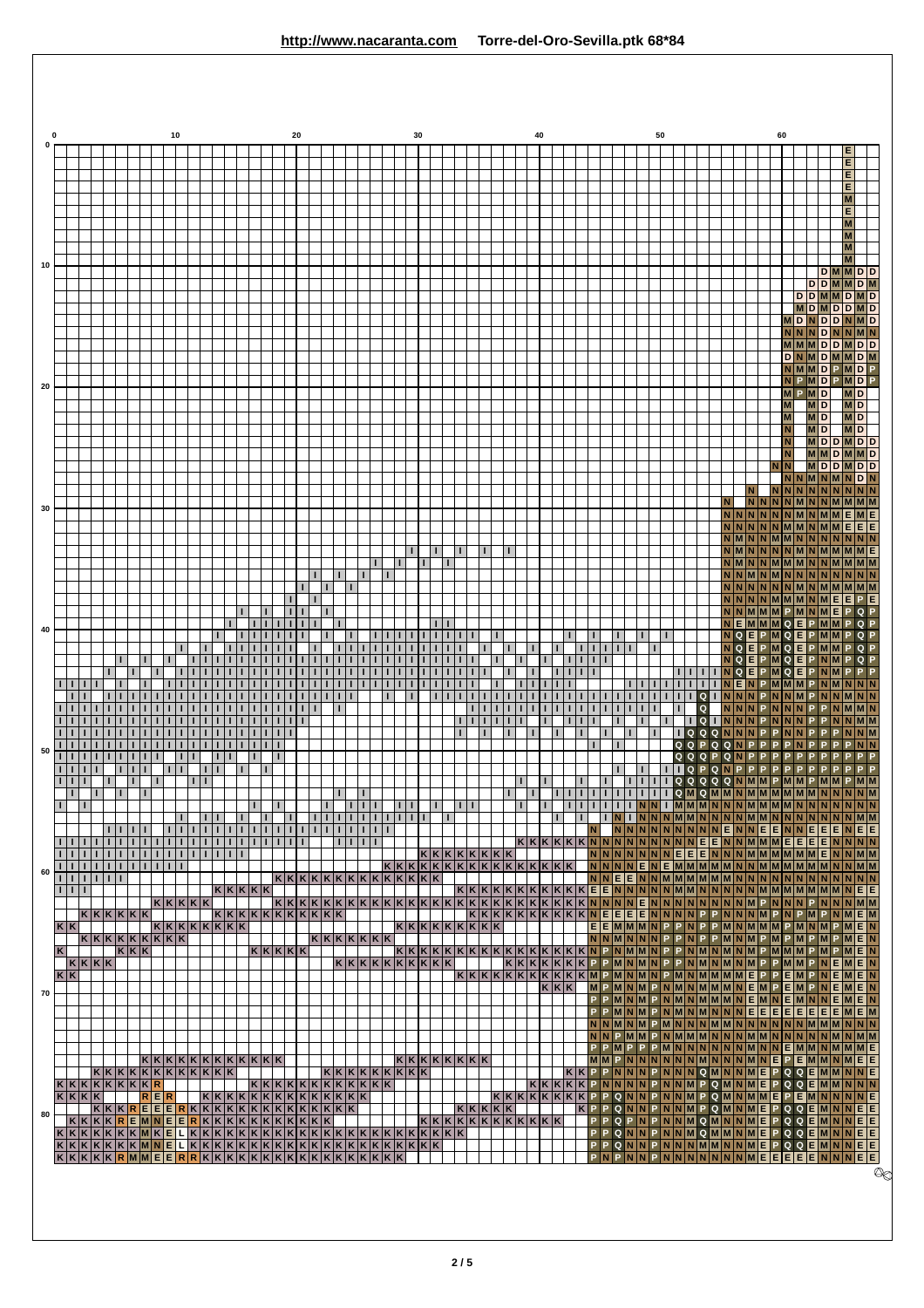| $\bf{0}$                                                                                                                                                                                                                 | 70          |                          |                       |             |                                 |              |   | 80 |   |   |   |  |          |   |                   | 90 |                |                     |       |        |        |              |                                  |              | 100 |                                                                         |              |                                                                    |              |              |   |   |              | 110 |                |                                                                                 |    |   |                                        |              |   |  | 120       |              |   |     |       |   |           |              |                   | 130 |                                                    |                |              |   |           |  |
|--------------------------------------------------------------------------------------------------------------------------------------------------------------------------------------------------------------------------|-------------|--------------------------|-----------------------|-------------|---------------------------------|--------------|---|----|---|---|---|--|----------|---|-------------------|----|----------------|---------------------|-------|--------|--------|--------------|----------------------------------|--------------|-----|-------------------------------------------------------------------------|--------------|--------------------------------------------------------------------|--------------|--------------|---|---|--------------|-----|----------------|---------------------------------------------------------------------------------|----|---|----------------------------------------|--------------|---|--|-----------|--------------|---|-----|-------|---|-----------|--------------|-------------------|-----|----------------------------------------------------|----------------|--------------|---|-----------|--|
|                                                                                                                                                                                                                          |             |                          |                       |             |                                 |              |   |    |   |   |   |  |          |   |                   |    |                |                     |       |        |        |              |                                  |              |     |                                                                         |              |                                                                    |              |              |   |   |              |     |                |                                                                                 |    |   |                                        |              |   |  |           |              |   |     |       |   |           |              |                   |     |                                                    |                |              |   |           |  |
|                                                                                                                                                                                                                          |             |                          |                       |             |                                 |              |   |    |   |   |   |  |          |   |                   |    |                |                     |       |        |        |              |                                  |              |     |                                                                         |              |                                                                    |              |              |   |   |              |     |                |                                                                                 |    |   |                                        |              |   |  |           |              |   |     |       |   |           |              |                   |     |                                                    |                |              |   |           |  |
|                                                                                                                                                                                                                          |             |                          |                       |             |                                 |              |   |    |   |   |   |  |          |   |                   |    |                |                     |       |        |        |              |                                  |              |     |                                                                         |              |                                                                    |              |              |   |   |              |     |                |                                                                                 |    |   |                                        |              |   |  |           |              |   |     |       |   |           |              |                   |     |                                                    |                |              |   |           |  |
|                                                                                                                                                                                                                          |             |                          |                       |             |                                 |              |   |    |   |   |   |  |          |   |                   |    |                |                     |       |        |        |              |                                  |              |     |                                                                         |              |                                                                    |              |              |   |   |              |     |                |                                                                                 |    |   |                                        |              |   |  |           |              |   |     |       |   |           |              |                   |     |                                                    |                |              |   |           |  |
| 10                                                                                                                                                                                                                       |             |                          |                       |             |                                 |              |   |    |   |   |   |  |          |   |                   |    |                |                     |       |        |        |              |                                  |              |     |                                                                         |              |                                                                    |              |              |   |   |              |     |                |                                                                                 |    |   |                                        |              |   |  |           |              |   |     |       |   |           |              |                   |     |                                                    |                |              |   |           |  |
| D<br>MD<br>D <sub>M</sub>                                                                                                                                                                                                |             |                          |                       |             |                                 |              |   |    |   |   |   |  |          |   |                   |    |                |                     |       |        |        |              |                                  |              |     |                                                                         |              |                                                                    |              |              |   |   |              |     |                |                                                                                 |    |   |                                        |              |   |  |           |              |   |     |       |   |           |              |                   |     |                                                    |                |              |   |           |  |
| $N$ M $M$<br><b>NDM</b>                                                                                                                                                                                                  |             |                          |                       |             |                                 |              |   |    |   |   |   |  |          |   |                   |    |                |                     |       |        |        |              |                                  |              |     |                                                                         |              |                                                                    |              |              |   |   |              |     |                |                                                                                 |    |   |                                        |              |   |  |           |              |   |     |       |   |           |              |                   |     |                                                    |                |              |   |           |  |
| <b>MMD</b><br><b>MDD</b>                                                                                                                                                                                                 |             |                          |                       |             |                                 |              |   |    |   |   |   |  |          |   |                   |    |                |                     |       |        |        |              |                                  |              |     |                                                                         |              |                                                                    |              |              |   |   |              |     |                |                                                                                 |    |   |                                        |              |   |  |           |              |   |     |       |   |           |              |                   |     |                                                    |                |              |   |           |  |
| <b>MMM</b><br>M<br>20                                                                                                                                                                                                    | P           |                          |                       |             |                                 |              |   |    |   |   |   |  |          |   |                   |    |                |                     |       |        |        |              |                                  |              |     |                                                                         |              |                                                                    |              |              |   |   |              |     |                |                                                                                 |    |   |                                        |              |   |  |           |              |   |     |       |   |           |              |                   |     |                                                    |                |              |   |           |  |
| $\overline{M}$<br>M                                                                                                                                                                                                      | P<br>M<br>M |                          |                       |             |                                 |              |   |    |   |   |   |  |          |   |                   |    |                |                     |       |        |        |              |                                  |              |     |                                                                         |              |                                                                    |              |              |   |   |              |     |                |                                                                                 |    |   |                                        |              |   |  |           |              |   |     |       |   |           |              |                   |     |                                                    |                |              |   |           |  |
| M<br>M<br><b>MD</b>                                                                                                                                                                                                      | M           | M<br>M                   |                       |             |                                 |              |   |    |   |   |   |  |          |   |                   |    |                |                     |       |        |        |              |                                  |              |     |                                                                         |              |                                                                    |              |              |   |   |              |     |                |                                                                                 |    |   |                                        |              |   |  |           |              |   |     |       |   |           |              |                   |     |                                                    |                |              |   |           |  |
| <b>MDM</b><br>$M$ $M$ $D$ $M$                                                                                                                                                                                            |             |                          |                       |             |                                 |              |   |    |   |   |   |  |          |   |                   |    |                |                     |       |        |        |              |                                  |              |     |                                                                         |              |                                                                    |              |              |   |   |              |     |                |                                                                                 |    |   |                                        |              |   |  |           |              |   |     |       |   |           |              |                   |     |                                                    |                |              |   |           |  |
| <b>MDM</b><br><b>MDMM</b>                                                                                                                                                                                                |             |                          |                       | ΙM          |                                 |              |   |    |   |   |   |  |          |   |                   |    |                |                     |       |        |        |              |                                  |              |     |                                                                         |              |                                                                    |              |              |   |   |              |     |                |                                                                                 |    |   |                                        |              |   |  |           |              |   |     |       |   |           |              |                   |     |                                                    |                |              |   |           |  |
| $M$ M<br>30<br>E                                                                                                                                                                                                         | M<br>E      | <b>EEMM</b><br>Е         |                       |             | $E$ M M M                       |              |   |    |   |   |   |  |          |   |                   |    |                |                     |       |        |        |              |                                  |              |     |                                                                         |              |                                                                    |              |              |   |   |              |     |                |                                                                                 |    |   |                                        |              |   |  |           |              |   |     |       |   |           |              |                   |     |                                                    |                |              |   |           |  |
| <b>EM</b><br>E                                                                                                                                                                                                           | Е           | EE<br>E E M E            | NE                    |             | <b>EMEM</b><br>E<br>Е<br>E<br>Е |              |   |    |   |   |   |  |          |   |                   |    |                |                     |       |        |        |              |                                  |              |     |                                                                         |              |                                                                    |              |              |   |   |              |     |                |                                                                                 |    |   |                                        |              |   |  |           |              |   |     |       |   |           |              |                   |     |                                                    |                |              |   |           |  |
| EI<br>$N$ $N$ $N$ $M$                                                                                                                                                                                                    | E.          | EE                       | E.                    | E M E       | NNE                             |              |   |    |   |   |   |  |          |   |                   |    |                |                     |       |        |        |              |                                  |              |     | г                                                                       | $\mathbf{I}$ |                                                                    |              |              |   |   |              |     |                |                                                                                 |    |   | п                                      |              |   |  |           |              |   |     |       |   |           |              |                   |     |                                                    |                |              |   |           |  |
| <b>MMMM</b><br>E                                                                                                                                                                                                         |             | MEDD                     | <b>M</b> <sub>M</sub> | M           | ME<br>E                         |              |   |    |   |   |   |  |          |   |                   |    |                |                     |       |        |        |              |                                  |              |     |                                                                         |              |                                                                    |              |              |   |   |              |     |                |                                                                                 |    |   |                                        |              |   |  |           |              |   |     |       |   |           |              |                   |     |                                                    |                |              |   |           |  |
| EML<br>$E$ MEQDMDD<br>40                                                                                                                                                                                                 |             |                          |                       | $D$ $M$ $D$ | Е                               |              |   |    |   |   |   |  |          |   | $\mathbf{I}$      |    |                |                     |       | п      |        |              |                                  |              |     |                                                                         |              |                                                                    | т.           |              |   |   |              |     |                |                                                                                 |    |   |                                        |              |   |  |           |              | п |     |       |   |           |              |                   |     |                                                    |                |              |   |           |  |
| Е<br>EM<br><b>MM</b>                                                                                                                                                                                                     | M           |                          | QDE<br>QDE            |             | Q<br>D<br>Q<br>D                | $\mathbf{I}$ |   |    |   |   |   |  |          |   | -<br>$\mathbf{I}$ |    |                |                     |       |        |        |              |                                  |              |     |                                                                         |              |                                                                    |              |              |   |   |              |     |                |                                                                                 |    |   |                                        |              |   |  |           |              |   |     |       |   |           |              |                   |     |                                                    |                | $\mathbf{L}$ |   |           |  |
|                                                                                                                                                                                                                          | IE.<br>IE.  | lQ l<br>Q                | D E<br>D<br>D         | Е<br>Е      | Q<br>D<br>Q<br>D<br>Q<br>D      |              |   |    |   |   |   |  |          | п | $\mathbf{I}$      |    |                |                     |       |        |        |              |                                  |              |     |                                                                         |              |                                                                    |              |              |   |   |              |     |                |                                                                                 |    |   |                                        |              |   |  |           |              |   |     |       |   |           |              |                   |     |                                                    |                |              | - |           |  |
| <b>MN</b>                                                                                                                                                                                                                | E           |                          | D<br>D                | E           | N<br>D<br>D<br>D                |              |   |    |   |   |   |  |          |   |                   |    |                |                     |       |        |        |              |                                  |              |     |                                                                         |              |                                                                    |              |              |   |   |              |     |                |                                                                                 |    |   |                                        |              |   |  |           |              |   |     |       |   |           |              |                   |     |                                                    |                |              |   |           |  |
| M<br>M                                                                                                                                                                                                                   | P           | E                        | D<br>D                |             | D<br>D<br>M<br>D                |              |   |    |   |   |   |  |          |   |                   |    |                |                     |       | п      |        |              |                                  |              |     |                                                                         |              |                                                                    |              |              |   |   |              |     |                |                                                                                 | п  |   |                                        |              |   |  |           |              |   |     |       |   |           |              |                   |     |                                                    |                |              |   |           |  |
| N<br>P<br>50<br>N.<br>P                                                                                                                                                                                                  | P           | P <sub>P</sub>           | <b>MDNMD</b>          |             | $M$ $N$ $M$ $M$<br>PNNM         | т.           |   |    |   | п |   |  |          |   | -                 |    | . .            |                     | н.    |        |        |              |                                  |              |     |                                                                         |              |                                                                    |              |              | ш |   | -            |     |                | $\mathbf{I}$                                                                    | I. | п |                                        |              |   |  |           |              |   |     |       |   |           |              |                   |     |                                                    |                |              |   |           |  |
| <b>PMMPMMNN</b><br>$M$ M $ M$ M $ M$ M $ M$ M $ $ E $ M$                                                                                                                                                                 |             |                          |                       |             |                                 |              | M |    | M |   |   |  |          | п |                   |    | $\blacksquare$ |                     | п     | т.     | $\Box$ |              |                                  | $\mathbf{I}$ |     | 1 1                                                                     |              |                                                                    | $\mathbf{L}$ | $\mathbf{I}$ |   |   |              |     |                | п                                                                               |    |   |                                        |              |   |  |           | г            |   | п   |       |   |           | т            |                   |     |                                                    | $\blacksquare$ |              | Ш | п<br>т    |  |
| $N \mid N \mid N \mid M \mid M \mid N \mid N \mid E \mid M \mid M \mid M \mid M \mid$                                                                                                                                    |             |                          |                       |             |                                 |              |   |    |   |   | E |  | Е        |   |                   |    |                |                     | г     |        |        | $\mathbf{I}$ |                                  |              |     |                                                                         |              | 1 1 1                                                              |              |              |   |   |              |     |                | 1 1 1 1 1 1 1<br>1 1 1 1 1 1 1                                                  |    |   |                                        |              | ш |  |           |              |   |     |       |   | 111111111 | $\mathbf{I}$ | $\mathbf{I}$      | п   |                                                    | .              |              |   |           |  |
| $E E E N N E E E M M M M N E E E $<br>$N \mid N \mid N \mid E \mid N \mid N \mid N \mid E \mid N \mid N \mid M \mid N \mid E \mid M \mid E$                                                                              |             |                          |                       |             |                                 |              |   |    |   |   |   |  | EE<br>EE |   |                   |    |                |                     |       |        |        |              |                                  |              |     |                                                                         |              | $ \kappa \kappa \kappa \kappa \kappa \kappa \kappa \kappa \kappa $ |              |              |   |   |              |     |                |                                                                                 |    | L | $\mathbf{I}$                           | $\mathbf{I}$ |   |  |           | $\mathbf{L}$ |   | 1 1 |       |   |           | L            | $\mathbf{I}$      |     | 1 1 1 1 1 1                                        | 111111         |              |   |           |  |
| MMMMEEEEEEENNENMEE<br>MMMMMMMEMMMEEEMNNNE<br>60                                                                                                                                                                          |             |                          |                       |             |                                 |              |   |    |   |   |   |  |          |   |                   |    |                |                     |       |        |        |              |                                  |              |     |                                                                         |              |                                                                    |              |              |   |   |              |     |                | $KKKKKKKKK$                                                                     |    |   |                                        |              |   |  |           |              |   |     |       |   | K K K K K |              |                   |     |                                                    |                |              |   |           |  |
| NNMMMMMEMMEMMMMEEMNDN<br>$E E E E E M M E E E E E M M M E M D E$<br>MNMMMPPEMMMEEEMMMDE                                                                                                                                  |             |                          |                       |             |                                 |              |   |    |   |   |   |  |          |   |                   |    |                |                     | K K K | KK K K |        |              |                                  |              |     |                                                                         |              |                                                                    |              |              |   |   |              |     |                | K K K K K K K K K <br> K K K K K K K K K                                        |    |   |                                        |              |   |  |           |              |   |     |       |   |           |              |                   |     | K K K K K K                                        |                |              |   |           |  |
| <b>NE</b><br>$E[E]E[M]P[E]P[E]M]P[N]M]N[E]P[E]M]E[E]$                                                                                                                                                                    |             | $N$ MPEPEMMPNMEEEMEE     |                       |             |                                 |              |   |    |   |   |   |  |          |   |                   |    |                |                     |       |        |        |              |                                  |              |     |                                                                         |              | K K K K K K K K K K                                                |              |              |   |   |              |     |                |                                                                                 |    |   |                                        |              |   |  |           |              |   |     |       |   |           |              |                   |     |                                                    |                |              |   | K K K     |  |
| EPMNEPMEMPHRNEPEMPE<br>E                                                                                                                                                                                                 |             | PMNEPMEMNHREEPEMPE       |                       |             |                                 |              |   |    |   |   |   |  |          |   |                   |    |                |                     |       |        |        |              |                                  |              |     |                                                                         |              |                                                                    |              |              |   |   |              |     |                |                                                                                 |    |   |                                        |              |   |  |           |              |   |     |       |   |           |              | K K K K K K K K K |     | K K K K K K K K                                    |                |              |   |           |  |
| EPMNEPMMENHREEPMMPE<br>$E P M N E P M M E N H R E E N M E D E$                                                                                                                                                           |             |                          |                       |             |                                 |              |   |    |   |   |   |  |          |   |                   |    |                |                     |       |        |        |              |                                  |              |     | $\kappa \kappa \kappa \kappa \kappa \kappa \kappa \kappa \kappa \kappa$ |              |                                                                    |              |              |   |   |              |     |                | K K K K                                                                         |    |   |                                        |              |   |  | K K K K K |              |   |     |       |   |           |              |                   |     |                                                    | $H$ K K K      |              |   | $K$ K     |  |
| E<br>70<br>$E \vert M \vert M \vert E \vert E \vert E \vert M \vert M \vert E \vert N \vert D \vert H \vert E \vert N \vert M \vert E \vert D \vert M \vert K \vert K \vert$<br>$E[E[E]E[E]E[E]E[E]D]D[H]R[E]N]M[E]D[M]$ |             | PMEEPMMENDHRENMEDMKKKKKK |                       |             |                                 |              |   |    |   |   |   |  |          |   |                   |    |                | υ υ τ υ υ υ υ υ τ υ |       |        |        |              | υ υ τ τ υ υ <br> U U U U T T T U |              |     |                                                                         |              |                                                                    |              |              |   |   | <b>MD</b>    |     | $P$ <b>MOD</b> |                                                                                 |    |   | M<br><b>MD</b><br>$M$ $M$ <sub>D</sub> |              |   |  |           |              |   |     |       |   |           |              | K K K K K K H H M |     | $K$ K $K$ K $H$ M $H$ K $K$<br>K K K H H M M M H H | M              |              |   | <b>MH</b> |  |
| NNNNNNNNEEETRMMMEME<br>$E E D E M M N N E N N E R M D D D M E $                                                                                                                                                          |             |                          |                       |             |                                 |              |   |    |   |   |   |  |          |   |                   |    |                | U[T T U T T T U U U |       |        |        |              |                                  |              |     | T                                                                       |              |                                                                    | TIT          |              | M | M | $\mathsf{P}$ |     |                | $E$ $E$ $D$ $D$ $D$ $D$ $K$ $K$ $K$<br>$P$ MEEEEDDKKKKKKKK                      |    |   |                                        |              |   |  |           |              |   |     | K K K |   |           |              | M                 |     | M<br>G G G G G G G                                 |                |              |   | M M       |  |
| $E D P D E M M N E N N H R M M N D D$<br>$DQQPDEMMNMMM1RDDDMNNUUUTTUUUVUUUTTTTU$                                                                                                                                         |             |                          |                       |             |                                 |              |   |    |   |   |   |  |          |   |                   |    |                | T T T T T T         |       |        |        |              |                                  |              |     | $ V V T T T T T U T T U $                                               |              | lulul                                                              |              |              |   |   |              |     |                | $M$ P $M$ $M$ $M$ $M$ $E$ $E$ $K$ $K$ $K$<br>MMNPEENNNNE                        |    |   |                                        |              |   |  | KK K K    |              |   |     |       |   | K K K     |              |                   |     | MGMGMGM<br>GMGMGMG                                 |                |              |   |           |  |
| $D Q Q P D E M M N E D D E H R D D D M M U U U U V V V T T T T T T V V V$<br>EDPDEEMMNDDQHRDDDDDUUUTTTTVVTTVVUVV                                                                                                         |             |                          |                       |             |                                 |              |   |    |   |   |   |  |          |   |                   |    |                |                     |       |        |        |              |                                  |              |     |                                                                         |              |                                                                    |              |              |   |   |              |     |                | $M$ $M$ $N$ $P$ $E$ $D$ $D$ $D$ $D$ $D$ $N$ $K$ $P$ $K$ $P$ $K$ $K$ $K$ $K$ $K$ |    |   |                                        |              |   |  |           |              |   |     |       |   |           |              |                   |     | PMMMMGH                                            |                |              |   |           |  |
| DQQPDEEMNDQQHRDEEDDUTTTTTVVVUVVUU<br>DQQPDEEMNDDQHRDEPEDUUTTTTTUUVTTTUU<br>80                                                                                                                                            |             |                          |                       |             |                                 |              |   |    |   |   |   |  |          |   |                   |    |                |                     |       |        |        |              |                                  |              |     |                                                                         |              |                                                                    |              |              |   |   |              |     |                | MMMPPEDEDEDMRPRPKK<br>MPPNPEEPEPEMGRRRRKKKKKKPGMGHGG                            |    |   |                                        |              |   |  |           |              |   |     |       | K |           |              |                   |     | PMMMGHG                                            |                |              |   |           |  |
| DQQPDEEMNDQPHRDEPMDVUUTTTTTTTTUU<br>DQQPDEEMNDQPMHDEPMDVVPUTTUUTTUUU<br>DQQPDEEMNDQPDHRDPMDVVPUUUVPUUVVVVUKKKNMMMPDNNNMMDNMDDDDDXKKKRRPHRRRM                                                                             |             |                          |                       |             |                                 |              |   |    |   |   |   |  |          |   |                   |    |                |                     |       |        |        |              |                                  |              |     | IT I U                                                                  |              |                                                                    |              |              |   |   |              |     |                | NNMNPEEPEPMDNGGGGRRKKKKK<br>KNMMNPDENENMDNMHHHHKKKKKFPFHRRGM                    |    |   |                                        |              |   |  |           |              |   |     |       |   |           |              |                   |     | $P$ <b>G</b> $H$ G $G$ M                           |                |              |   |           |  |
| EDDDEEMMNDQPDHRDPMDWVVPVVPUUVUUVVUUKNMMNEDMEDDMDNMMDPDMKK <mark>RRHHGGGGGM</mark>                                                                                                                                        |             |                          |                       |             |                                 |              |   |    |   |   |   |  |          |   |                   |    |                |                     |       |        |        |              |                                  |              |     |                                                                         |              |                                                                    |              |              |   |   |              |     |                |                                                                                 |    |   |                                        |              |   |  |           |              |   |     |       |   |           |              |                   |     |                                                    |                |              |   |           |  |

 $\circledcirc$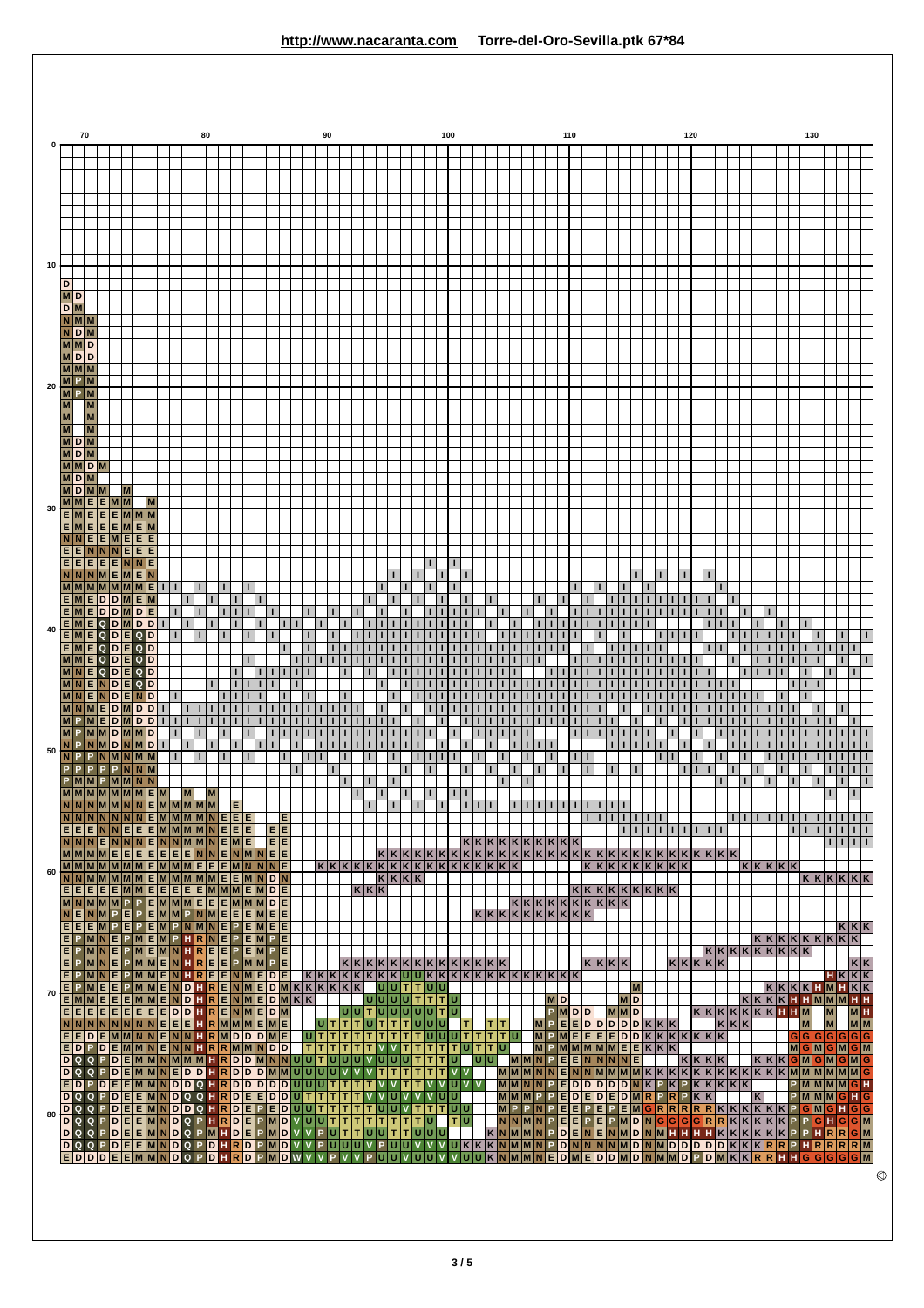|     |                  |                 |                                     | K K                | E                          |                     | <b>NNENE</b><br>KKEKE                                                    | 10               | E                                  |                      | κ            | κ                          | K <br>K     |        | K K K K K K K K K<br> K K K | 20                    |                        |                  |                   |                   |                |             |             |     | 30           |        |                  |                   |               |        |         |                                        | 40          |                 |                            |                                                                                   |   |        |        | 50                         |              |        |                                                                                                     |        | N                          | Е | 60<br>Е | E<br>Е         |                                                                                                                                                                  | <b>MMM</b>    |           |   |
|-----|------------------|-----------------|-------------------------------------|--------------------|----------------------------|---------------------|--------------------------------------------------------------------------|------------------|------------------------------------|----------------------|--------------|----------------------------|-------------|--------|-----------------------------|-----------------------|------------------------|------------------|-------------------|-------------------|----------------|-------------|-------------|-----|--------------|--------|------------------|-------------------|---------------|--------|---------|----------------------------------------|-------------|-----------------|----------------------------|-----------------------------------------------------------------------------------|---|--------|--------|----------------------------|--------------|--------|-----------------------------------------------------------------------------------------------------|--------|----------------------------|---|---------|----------------|------------------------------------------------------------------------------------------------------------------------------------------------------------------|---------------|-----------|---|
|     |                  |                 | KKKKK<br> K K R R<br>$KK$ $E$       | E                  | R<br>Е<br>E<br>Е           | <b>NN</b><br>Е<br>Е | E<br>E<br>Е                                                              | E<br>E<br>E<br>Е | Ш<br>R<br>E.                       | R<br>Е               | R.           | KK                         |             |        | K K K K K K K K             |                       |                        |                  | K K K K K         |                   |                | J           | J/J/J       |     | J/J/J/J<br>J | J/J    |                  |                   |               |        |         | J/J                                    |             |                 |                            |                                                                                   |   |        |        |                            |              |        |                                                                                                     |        |                            |   |         |                |                                                                                                                                                                  | E.            | EN        |   |
| 90  |                  | K K K           |                                     | E.                 | E                          |                     |                                                                          |                  |                                    |                      |              | K K K                      |             |        | K K K K                     |                       |                        |                  |                   |                   |                |             |             |     |              |        |                  |                   |               |        |         |                                        |             |                 |                            |                                                                                   |   |        |        |                            |              |        |                                                                                                     |        |                            |   |         |                |                                                                                                                                                                  |               |           |   |
|     |                  |                 |                                     | Е                  |                            |                     |                                                                          |                  |                                    |                      |              |                            |             | K      | J                           | P                     | κI<br>K                | K<br>K<br>K<br>J | $K$ $K$<br>P<br>P | J<br>J            |                |             |             |     |              | L      | P<br>P           |                   |               |        |         |                                        |             |                 |                            |                                                                                   |   |        |        |                            |              |        |                                                                                                     |        |                            |   | Е       | Е              |                                                                                                                                                                  |               |           |   |
|     |                  | D D D           |                                     |                    | Е                          | Е                   | Е                                                                        | E<br>E           | E                                  | Е                    |              | г<br>J                     |             | J      | IJ<br>J                     |                       |                        | J<br>J           | P                 |                   | IJ             |             |             |     |              | P.     | l F              |                   |               | J/J    | в       | в                                      |             |                 |                            |                                                                                   |   |        |        |                            |              |        |                                                                                                     |        |                            |   |         |                |                                                                                                                                                                  |               |           |   |
|     | $D$ <sub>D</sub> | D D D <br>ID.   |                                     |                    |                            | Е                   | E.                                                                       | D                | D                                  |                      |              | G                          |             |        | J<br>.1                     |                       |                        |                  |                   | L                 | J              | в           |             |     |              |        | в                | в                 | в<br>B        | B      | в       | Gl<br>G                                | D<br>D      |                 |                            |                                                                                   |   |        |        |                            |              |        |                                                                                                     |        |                            |   |         |                |                                                                                                                                                                  |               |           |   |
| 100 |                  | E D D <br>E D D | E D D E                             | MIE                |                            | D                   | D<br>۱D.                                                                 | D<br>D           | D                                  |                      | D            |                            |             |        | в<br>в                      |                       | в<br>в                 |                  |                   |                   | B<br>в<br>в    | B<br>B      |             |     | F            | г      | в<br>B           | в                 | D<br>D        | D<br>D |         | Е<br>R                                 | D<br>D<br>R | M               |                            |                                                                                   |   | Q      |        |                            |              |        |                                                                                                     |        |                            |   |         |                |                                                                                                                                                                  |               | D         |   |
|     |                  | D               | E[D D D                             | Е<br>Е             |                            | D                   | <b>DINDM</b><br><b>ND</b><br>D D D                                       |                  |                                    | Р.                   | D<br>D       |                            |             |        | B                           |                       | в                      | О                |                   |                   | B<br>J         | B<br>J<br>B |             | P   | F.<br>L.     | г      | R<br>R           | <b>M</b>          | D<br>R        | R      | E       | $R$ $R$ $R$ $L$<br>G                   | L<br>G<br>G | L<br>G<br>G     | G<br>G                     |                                                                                   |   | Q<br>Q |        | Q                          |              |        |                                                                                                     |        |                            |   | Е       | Е              |                                                                                                                                                                  |               |           |   |
|     | E.               |                 | ID I<br>E                           | E<br>D D E<br>D D  | E<br>L<br>Е<br>E<br>Е      | L<br>Е              | $D$ $D$ $D$ $D$ $M$ $L$<br><b>DDDDM</b>                                  | D                | ID DI                              |                      | P            | M                          |             |        | J <sub>o</sub>              | $\Omega$<br><b>OP</b> | L<br>L                 | O<br>L           | $\circ$<br>o      | F<br>F            | в<br>B<br>F    | B B B<br>B  | F           |     | L.<br>LIL.   | L<br>г | v<br>E<br>v<br>v | E<br>G            | G             | G      | G<br>E. | G<br>G<br> G V E<br>Е<br>Е             | E           | Е<br>Е          | Е<br>W                     |                                                                                   |   |        |        |                            |              |        |                                                                                                     |        |                            |   |         |                |                                                                                                                                                                  |               |           |   |
| 110 |                  |                 | EDD<br>D D D D D                    |                    | D<br>D                     | Е                   |                                                                          |                  |                                    |                      |              |                            |             |        |                             |                       | Р                      |                  | O<br>$\circ$      |                   |                |             |             |     |              |        |                  |                   |               |        |         |                                        |             |                 |                            |                                                                                   |   |        |        |                            |              |        |                                                                                                     |        |                            |   |         |                |                                                                                                                                                                  |               |           |   |
|     |                  | E E E           | $E$ M M M E                         |                    |                            | Е                   | Е                                                                        | E                | D                                  |                      |              |                            |             |        |                             |                       |                        |                  | O<br>o<br>$\circ$ | M<br>$\circ$      |                | L           |             |     |              |        | $\mathbb{R}$     | G                 |               |        |         | G                                      |             |                 |                            |                                                                                   |   |        |        |                            |              |        |                                                                                                     |        |                            |   |         |                |                                                                                                                                                                  |               |           |   |
|     | в                |                 |                                     |                    | Е                          |                     |                                                                          | в                | l B                                |                      | в            |                            |             |        |                             |                       |                        |                  | o<br>L            | о<br>о<br>$\circ$ |                | L           |             | в   |              |        |                  |                   | Q             |        |         | G<br>Q                                 |             | Q<br>Q          |                            |                                                                                   |   |        |        |                            |              |        |                                                                                                     |        |                            |   |         |                |                                                                                                                                                                  |               |           |   |
|     |                  | B B B           | B B B B B                           |                    | B<br>B<br>IB.              | в                   | в<br> B<br>B<br> B B B                                                   | B                | B B                                | в                    | в            | в<br>A                     |             | L      | L<br>L                      |                       |                        |                  | L<br>г            | P<br>P            | $\Omega$<br>P. | M<br>B      | B B B       | B B | Q<br>Q       |        | M<br>Q           | Q<br>$\mathbf{Q}$ |               |        |         | Q<br>Q                                 |             | Q               | Q                          |                                                                                   |   |        |        |                            |              |        |                                                                                                     |        |                            |   |         |                |                                                                                                                                                                  |               |           |   |
| 120 |                  |                 | A   A   A   A   A<br>A A A A        |                    | B B                        | B                   | B B                                                                      |                  |                                    |                      |              |                            |             |        |                             |                       | Q<br>Q                 | Q                | Q                 | Q                 | Q              |             |             |     |              |        |                  |                   |               |        |         |                                        |             |                 |                            |                                                                                   |   |        |        |                            |              |        |                                                                                                     |        |                            |   |         |                |                                                                                                                                                                  |               |           |   |
|     |                  |                 |                                     | A   A   A<br>B B B | A<br>B                     |                     | B B B B<br> A A A<br>B B B                                               |                  | <b>BIB</b><br>$A$ $B$<br><b>BA</b> | B                    | B<br>B<br>A  | в<br>в<br>B<br>Α           | D<br>Q      |        | L<br>D D Q Q Q<br>Q         | Q<br>Q                | Q<br>Q<br>Q            | Q                | Q                 | Q                 | Q<br>Q         |             |             |     |              |        |                  |                   |               |        |         |                                        |             |                 |                            |                                                                                   |   |        | Q      | Q                          |              |        |                                                                                                     | Q      |                            |   |         |                |                                                                                                                                                                  |               |           |   |
|     |                  |                 | B B B B <br>$A$ $A$ $A$ $A$ $A$ $A$ | <b>BB</b>          | IB.<br>B<br>A              |                     | в<br>B B B B<br>A                                                        | B                | B B<br>IBIBI<br>A A                | в<br>$\vert$ B<br> A | A<br>B       | D<br>Q<br>D<br>Q<br>D<br>Q | Q<br>Q      | Q      |                             | Q                     | Q<br>Q<br>Q<br>Q       | Q<br>Q           | Q                 |                   | Q<br>Q         |             | <b>QNNN</b> |     |              |        |                  |                   |               | Е      | E       | E<br>E                                 | Е<br>Е      | <b>MIM</b><br>Е |                            |                                                                                   |   |        | Е      |                            |              |        |                                                                                                     |        | Е                          |   |         |                |                                                                                                                                                                  |               |           |   |
|     |                  | A   A   A       | $A$ $A$ $A$ $A$ $A$ $A$             | $\overline{A}$     | Α<br>A<br>A                |                     | A   A<br>$A$ $A$                                                         |                  |                                    |                      |              | Q<br>D<br>Q                | Q<br>D<br>D | Q<br>Q | <b>NIN</b><br>Q             | NN                    | Q                      | $\mathbf Q$      | Q                 |                   | Q<br>Q         |             |             |     |              |        |                  |                   |               |        |         |                                        |             |                 | E                          | E.                                                                                |   | Е      | Е      |                            |              |        |                                                                                                     |        |                            |   |         |                |                                                                                                                                                                  |               |           |   |
| 130 |                  | A   A   A       | $A$ $A$ $A$ $B$ $B$                 | <b>BBA</b>         | A                          | A<br>в              | A<br>в                                                                   |                  |                                    |                      |              |                            |             | D      | D<br>D                      | O<br>D Q              |                        |                  |                   |                   |                |             |             | Q   |              | Q      |                  |                   |               |        |         |                                        | Q           |                 |                            |                                                                                   |   |        |        |                            |              |        |                                                                                                     |        |                            |   |         |                |                                                                                                                                                                  |               |           |   |
|     |                  |                 | B B B B B B B                       | $A$ $A$            | B                          | в                   |                                                                          |                  |                                    |                      |              |                            |             |        |                             |                       | D<br>Q<br>$\mathbf{D}$ | Q                |                   | Е                 | Ε.             | E<br>Е      |             | Q   | Q            | Q<br>Q |                  |                   |               |        |         |                                        |             |                 |                            |                                                                                   |   |        |        |                            |              |        |                                                                                                     |        |                            |   |         |                |                                                                                                                                                                  |               |           |   |
|     |                  |                 | $B$ $B$ $B$ $Q$ $Q$<br><b>BQQV</b>  |                    | $\mathbf Q$<br>$\mathbf Q$ |                     |                                                                          |                  |                                    |                      |              | O                          |             | O      | Q                           |                       | мI                     | <b>MD</b>        | Q<br>M            | $\Omega$          | P<br>Q         | <b>P</b>    |             | EE  | E.           | E      | Q<br><b>MMM</b>  | Q                 | $\Omega$<br>Q | Q      | Q<br>P  | $\mathbf{Q}$<br>Q<br>$\mathbf{Q}$<br>Q | Q<br>Q      | Q<br>Q          | Q<br>Q<br>Q<br>$\mathbf Q$ | O<br>Q                                                                            | Q | N.     | Q<br>Q | $\mathbf Q$<br>$\mathbf Q$ | R            | R<br>R | $\Omega$<br>Q<br>$\Omega$<br>$\mathbf{Q}$<br>00000VV000QPPQQMMMMMQPPPPNNNNNNQQPQQQQQQQQPQQQPPPPRQQQ | Q<br>Q | $\mathbf Q$<br>L<br>Q<br>г | J | IJ      | J<br>$\vert$ B | <b>BLMMOQDD</b>                                                                                                                                                  | $\Omega$<br>Q | 0 0<br>۱D |   |
| 140 |                  |                 |                                     |                    |                            |                     | Z Z Z Z Z Z Z 0 0 0 <br>Z Z Z Z Z Z Z Z Z Z Z Z Z Z Z Z                  |                  |                                    |                      | $\mathbf{0}$ |                            |             |        |                             |                       |                        |                  |                   |                   |                |             |             |     |              |        |                  |                   |               |        |         |                                        |             |                 |                            |                                                                                   |   |        |        |                            |              |        |                                                                                                     |        |                            |   |         |                | 00000P00MMMMMMPPPPEEEEMM00000000P0000PNP <mark>RRRLJBBLM0000P0</mark><br>ZZZZZZQQQQQMMMMMMPNNNNPNNNNEMMMQQQQQQQQQQQQQPNPPP <mark>RRRRRRRQD</mark> O              |               |           |   |
|     |                  |                 |                                     |                    |                            |                     | z z z z z z z z z z z z z                                                |                  |                                    |                      | z            |                            |             |        |                             |                       |                        |                  |                   |                   |                |             |             |     |              |        |                  |                   |               |        |         |                                        |             |                 |                            |                                                                                   |   |        |        |                            | $\mathbf{0}$ |        |                                                                                                     |        |                            |   |         |                | ZZZZZXVVVZZZZZZZZZXHRHVVVVZZZZZZZZZZZTTTZZTTTNNNNMMNNQQQQQQQPPPP <mark>NNNNNPPPPQQ</mark><br>PNNNNPPPPQ                                                          |               |           |   |
|     |                  |                 |                                     |                    |                            |                     | $T[T T T T T T Z V V$<br>$T T Z Z Z Z Z Z Z Z V 0 0 $                    |                  |                                    | $\mathbf{0}$         | $\mathbf{v}$ |                            |             |        | VVHLIHZZZZZ                 |                       |                        |                  |                   | z z z             |                |             |             |     |              |        |                  |                   |               |        |         |                                        |             |                 |                            | $XXXXXXXXXXXX0000$                                                                |   |        |        | z                          |              |        | 0 0 0 0 0 0                                                                                         |        |                            |   |         |                | VHLHVVVZZZXXXXXXXXXXXXXX 00000000BBBBBBBBBBBBBXXXXBBBBXXXXXBB0                                                                                                   | 0000          |           |   |
|     |                  |                 |                                     |                    |                            |                     | ZZVVVVVVZZZZ<br>VVVVVZZZZZZVVVX                                          |                  |                                    | 0 <sub>0</sub>       |              |                            |             |        |                             |                       |                        |                  |                   |                   |                |             |             |     |              |        |                  |                   |               |        |         |                                        |             |                 |                            | $C C D D X X B B B B B B B B B B B B B B B B B B B B B B B B B B B B B B A A A B$ |   |        |        |                            |              |        |                                                                                                     |        | B X X X X X X X X X        |   |         |                | X X X B B B 0                                                                                                                                                    |               |           |   |
| 150 |                  |                 |                                     |                    |                            |                     |                                                                          |                  |                                    |                      |              |                            |             |        |                             |                       |                        |                  |                   |                   |                |             |             |     |              |        |                  |                   |               |        |         |                                        |             |                 |                            |                                                                                   |   |        |        |                            |              |        |                                                                                                     |        |                            |   |         |                | X A A A A A                                                                                                                                                      |               |           |   |
|     |                  |                 |                                     |                    |                            |                     | ZZVVVVVVVVVVVVVVDZQ<br>$B B B A A A A A A Z Z Z Z Z $                    |                  |                                    |                      |              | z                          |             |        | <b>VVVVVVVV</b>             |                       |                        |                  |                   |                   |                |             |             |     |              |        |                  |                   |               |        |         |                                        |             |                 |                            |                                                                                   |   |        |        |                            |              |        |                                                                                                     |        |                            |   |         |                | ZZZZZZZZZZZZZZZZZZZZZZZZZZZZZVVVVVVBBBBBAQPOAQOAAAAXXXXXXXXXXBBBBB<br> X X X X B B B                                                                             |               |           |   |
|     |                  |                 |                                     |                    |                            |                     | $A$ $A$ $A$ $A$ $A$ $A$ $A$ $Z$ $Z$ $Z$ $Z$ $Z$ $Y$ $V$<br>AAAAAVVVVVVV0 |                  |                                    |                      | $\mathbf{0}$ |                            |             |        |                             |                       |                        |                  |                   |                   |                |             |             |     |              |        |                  |                   |               |        |         |                                        |             |                 |                            |                                                                                   |   |        |        |                            |              |        |                                                                                                     |        |                            |   |         |                | 0000AAAAAAAAAABBBBBBBBBBBBBBBBBBB Q P 00BB Q 0 B B B X X X X X X X X X X X X X X X B B                                                                           |               |           |   |
| 160 |                  |                 |                                     |                    |                            |                     |                                                                          |                  |                                    |                      |              |                            |             |        |                             |                       |                        |                  |                   |                   |                |             |             |     |              |        |                  |                   |               |        |         |                                        |             |                 |                            |                                                                                   |   |        |        |                            |              |        |                                                                                                     |        |                            |   |         |                | BBBBBBAAAAAAAAAAAAAAABBBBBBBBBBBBBBAAPPPOOOOAAAQPPOBAQOAAAAXXXXXXXXXXX<br><u>AAAAXXXXXBBBBBBBBBBBBBBAAAAAAAAAAAAAA AO PO PQQQQQOBQQPOBBQOBAAAAAAAAABBBBBBBBB</u> |               |           |   |
|     |                  |                 |                                     |                    |                            |                     |                                                                          |                  |                                    |                      |              |                            |             |        |                             |                       |                        |                  |                   |                   |                |             |             |     |              |        |                  |                   |               |        |         |                                        |             |                 |                            |                                                                                   |   |        |        |                            |              |        |                                                                                                     |        |                            |   |         |                |                                                                                                                                                                  |               |           |   |
|     |                  |                 |                                     |                    |                            |                     |                                                                          |                  |                                    |                      |              |                            |             |        |                             |                       |                        |                  |                   |                   |                |             |             |     |              |        |                  |                   |               |        |         |                                        |             |                 |                            |                                                                                   |   |        |        |                            |              |        |                                                                                                     |        |                            |   |         |                |                                                                                                                                                                  |               |           |   |
|     |                  |                 |                                     |                    |                            |                     |                                                                          |                  |                                    |                      |              |                            |             |        |                             |                       |                        |                  |                   |                   |                |             |             |     |              |        |                  |                   |               |        |         |                                        |             |                 |                            |                                                                                   |   |        |        |                            |              |        |                                                                                                     |        |                            |   |         |                |                                                                                                                                                                  |               |           |   |
|     |                  |                 |                                     |                    |                            |                     |                                                                          |                  |                                    |                      |              |                            |             |        |                             |                       |                        |                  |                   |                   |                |             |             |     |              |        |                  |                   |               |        |         |                                        |             |                 |                            |                                                                                   |   |        |        |                            |              |        |                                                                                                     |        |                            |   |         |                |                                                                                                                                                                  |               |           | ◎ |